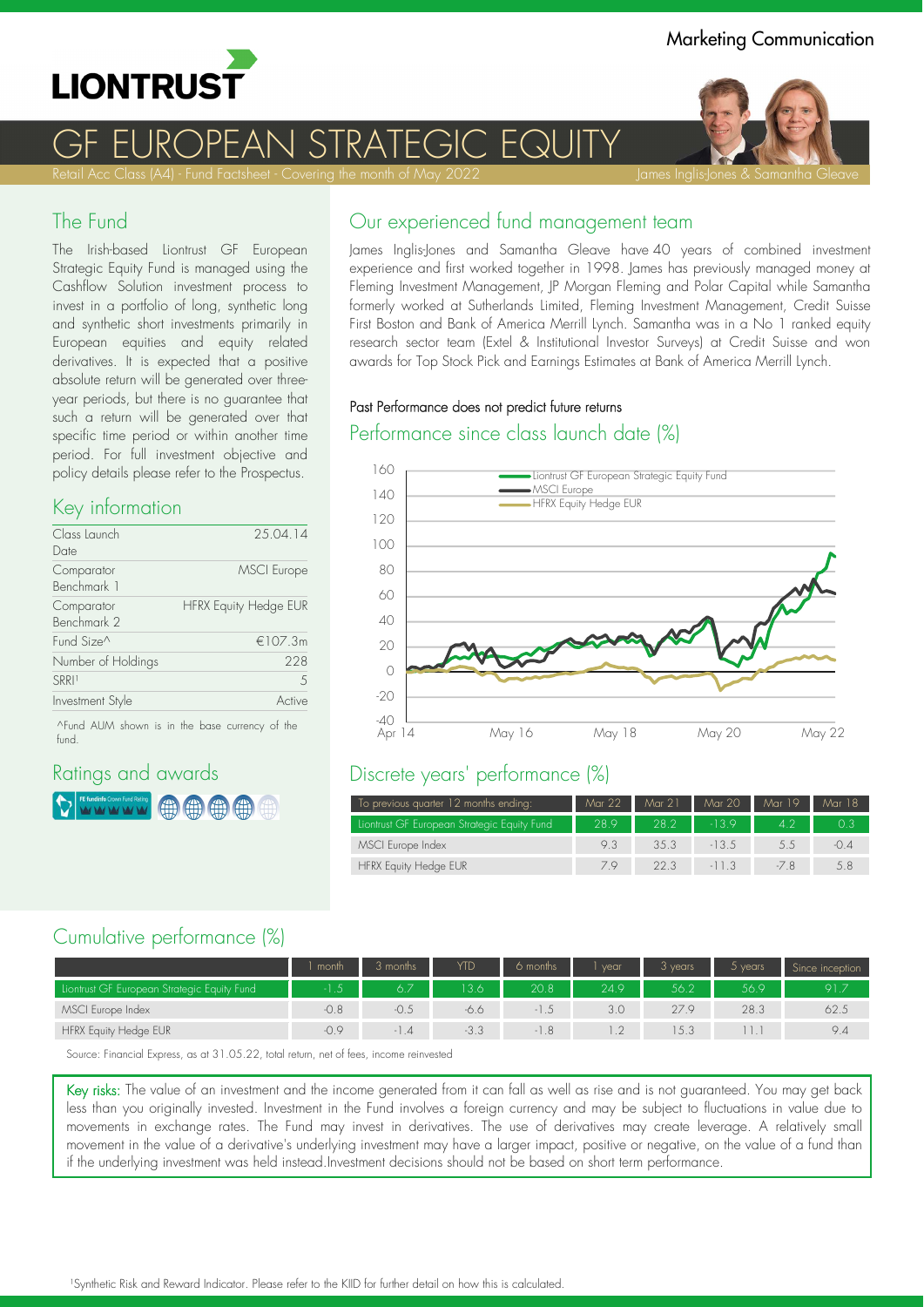# **GF EUROPEAN STRATEGIC EQUITY**

### Sector breakdown (%)

|                               | Long  | Short   | Net    |
|-------------------------------|-------|---------|--------|
| Government Bonds              | 25.9  | 0.0     | 25.9   |
| Financials                    | 12.8  | $-3.4$  | 9.4    |
| Materials                     | 12.0  | $-3.2$  | 8.8    |
| Energy                        | 6.5   | $-0.2$  | 6.3    |
| Consumer Staples              | 7.2   | $-2.0$  | 5.2    |
| <b>Industrials</b>            | 14.7  | $-10.8$ | 3.9    |
| <b>Communication Services</b> | 8.2   | $-6.4$  | 1.9    |
| Real Estate                   | 0.0   | $-0.1$  | $-0.1$ |
| <b>Consumer Discretionary</b> | 10.1  | $-10.5$ | $-0.4$ |
| Index Future                  | 0.0   | $-1.8$  | $-1.8$ |
| Utilities                     | 0.0   | $-2.0$  | $-2.0$ |
| Healthcare                    | 11.1  | $-14.2$ | $-3.1$ |
| Information Technology        | 4.8   | $-9.7$  | $-4.9$ |
| Total                         | 113.3 | $-64.2$ | 49.1   |

# Geographic breakdown (%)

|                | Long    | Short   | Net    |
|----------------|---------|---------|--------|
| United Kingdom | 38.0    | $-12.3$ | 25.7   |
| United States  | 26.8    | $-5.2$  | 21.5   |
| France         | 9.0     | $-3.6$  | 5.4    |
| Denmark        | $7.4\,$ | $-2.8$  | 4.6    |
| Portugal       | 3.0     | $-0.4$  | 2.6    |
| Ireland        | 3.2     | $-0.8$  | 2.5    |
| Bermuda        | 1.4     | $-0.2$  | 1.2    |
| Switzerland    | 5.3     | $-4.5$  | 0.8    |
| Germany        | 8.5     | $-8.0$  | 0.5    |
| Cayman Islands | 0.0     | $-0.2$  | $-0.2$ |
| Canada         | $0.0$   | $-0.2$  | $-0.2$ |
| Austria        | $0.0$   | $-0.3$  | $-0.3$ |
| Belgium        | 0.0     | $-0.5$  | $-0.5$ |
| Spain          | 0.0     | $-1.2$  | $-1.2$ |
| Luxembourg     | 0.0     | $-1.6$  | $-1.6$ |
| Sweden         | 8.3     | $-11.1$ | $-2.8$ |
| Norway         | 2.4     | $-5.3$  | $-2.9$ |
| Netherlands    | 0.0     | $-3.0$  | $-3.0$ |
| Italy          | 0.0     | $-3.1$  | $-3.1$ |
| Finland        | $0.0$   | 0.0     | $0.0$  |
| Total          | 113.3   | $-64.2$ | 49.1   |

# Market cap. breakdown (%)

|                          | Long  | Short   | Net     |
|--------------------------|-------|---------|---------|
| Large (over €10bn)       | 44.2  | $-5.4$  | 38.8    |
| Mid (over $\in$ 1 bn)    | 34.1  | $-29.0$ | 5.1     |
| Small (up to $\in$ 1 bn) | 9.0   | $-27.9$ | $-18.9$ |
| Other                    | 25.9  | $-1.8$  | 24.1    |
| Total                    | 113.3 | -64 2   | 49.1    |

# Additional information

| Ex-dividend date | 1st January       |
|------------------|-------------------|
| Sedol code       | BIG2W00           |
| Bloomberg code   | <b>IGEGSA4 ID</b> |
| ISIN code        | IFOOBLG2WOOZ      |

### Risk ratios

| Annualised over 260 weeks                                                                                            |        |
|----------------------------------------------------------------------------------------------------------------------|--------|
| Alpha                                                                                                                | 10.44% |
| Beta                                                                                                                 | 0.67   |
| Information Ratio                                                                                                    | 0.50   |
| Annualised over 260 weeks                                                                                            |        |
| Volatility                                                                                                           | 14.40% |
| Benchmark volatility                                                                                                 | 17.40% |
| Where the Fund has a short track record, the ratios shown<br>may be based upon the bistoric data of the Eund as well |        |

may be based upon the historic data of the Fund as as a representative fund or the ratio may be calculated over a shorter time period.

Beta has been calculated against the MSCI Europe Index.

# **Charges**

| Initial charge                                               | Up to 5.00% |
|--------------------------------------------------------------|-------------|
| Ongoing Charges Figure*                                      | 1.75%       |
| Included within the OCF is the Annual<br>Management Charge** | 1.50%       |
|                                                              |             |

|                 | 20%, with high    |
|-----------------|-------------------|
| Performance fee | watermark. Hurdle |
|                 | rate applies.     |

\*The Ongoing Charges Figure (OCF) covers all aspects of operating a fund during the course of its financial year. These include the annual charge for managing the fund, administration and independent oversight functions, such as trustee, depository, custody, legal and audit fees. The OCF excludes portfolio transaction costs except for an entry/exit charge paid by the Fund when buying or selling units in another fund. This will have an impact on the realisable value of the investment, particularly in the short term. \*\*These are the annual costs of running and managing the Fund. A performance fee of 20% is calculated and accrued at each valuation point. Payment is subject to the Fund's net asset value exceeding an Adjusted Prior Net Asset Value which is a High Water Mark adjusted by any new subscriptions or redemptions and a 4% hurdle per calendar year. No Performance Fee will be payable with respect to a Fund class in any Performance Period unless such class has recovered any accumulated underperformance for previous Performance Periods. Any performance fees are only payable on the positive difference between the NAV and the Adjusted Prior Net Asset Value. In the Fund's last financial year, the performance fee ranged from 1.32% to 4.41% depending on the share class.

# Top 10 holdings (%)

| <b>US Government</b>         | 20.5 |
|------------------------------|------|
| Government of United Kingdom | 5.4  |
| K+S Aktiengesellschaft       | 3.5  |
| Ipsos                        | 3.4  |
| Serco Group                  | 3.3  |
| Swedish Match                | 3.2  |
| Bank of Ireland Group        | 3.2  |
| Indivior                     | 3.0  |
| Rexel SA                     | 3.0  |
| Jeronimo Martins, Sgps S.A.  | 3.0  |